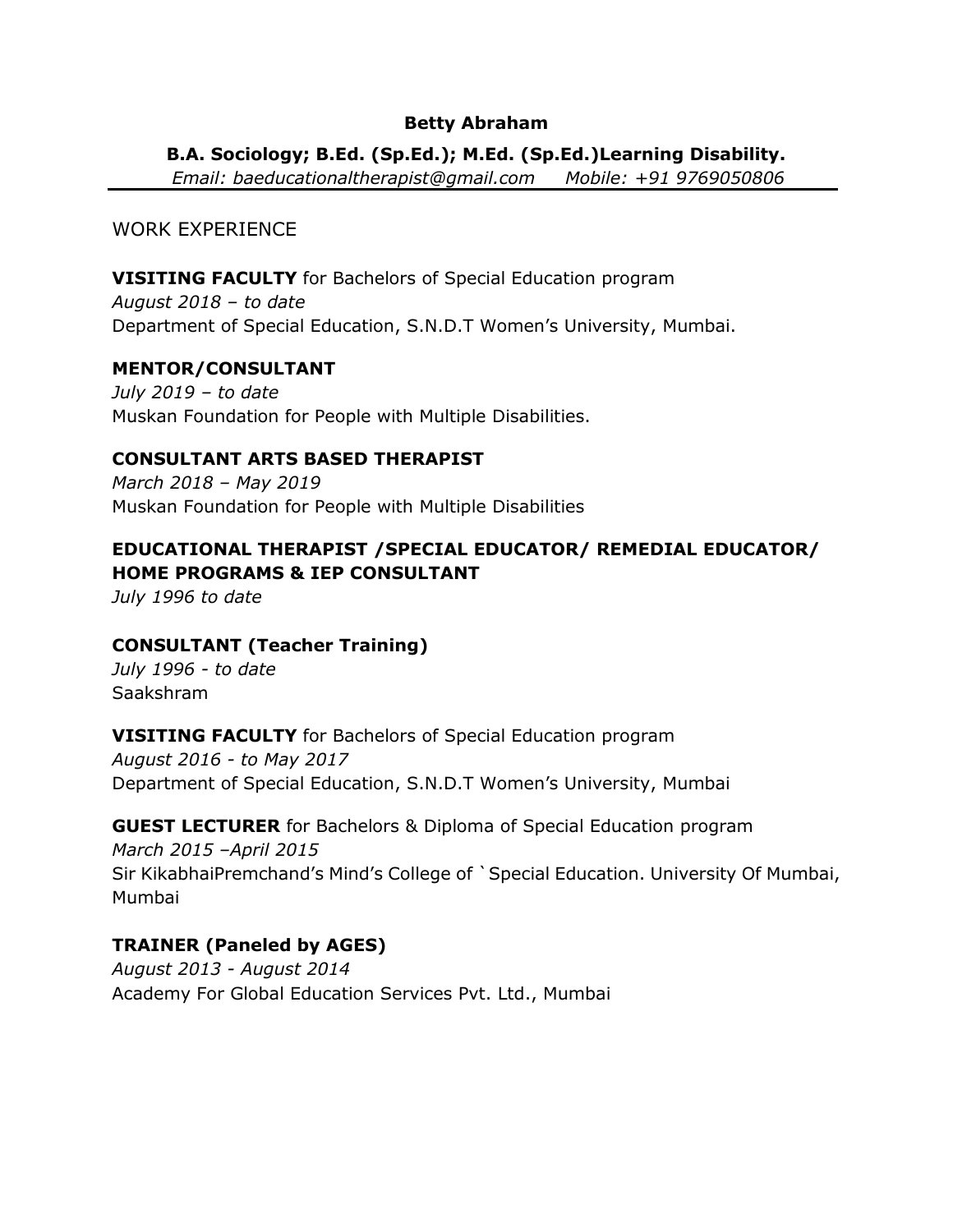#### **PRINCIPAL**

*June 2012 to August 2016* Academy of Learning and Development, an activity of Sushilabai Nanasaheb Deo Charitable Trust, Mumbai

# **GUEST LECTURER** for Bachelors of Special Education program

*June 2011 – April 2014* Centre of Special Education, S.N.D.T Women's University, Mumbai

# **SPECIAL EDUCATOR/ REMEDIAL EDUCATOR**

*June 2011 to April 2012* C.A.R.E : Compensatory and Remedial Education, S.N.D.T Women's University, Mumbai

# **Customer Service Advisor (CSA)** & **Team Coach**

*June 2004 to July 2010* 3 Global Services, Hutchinson Vampova group of companies

# **EDUCATIONAL THERAPIST /SPECIAL EDUCATOR/ REMEDIAL EDUCATOR**

*June 2002 to August 2003* Kaleidoscope Learning Centre, an activity of the V.E. Educational Trust

#### **PRINCIPAL**

*September 2000 to May 2002* Priyanj Special School, an activity of the Rays of Hope Charitable Trust, Mumbai

#### **PRINCIPAL**

*Dec 1999 to August 2000* Priyanj Ashiana Centre for Autism, an activity of the Rotary Trust for Autism, Mumbai

#### **SUPERVISOR**

*July 1999 to April 2000* Counselling Department, Holy Family High School, Mumbai

#### **HEAD TEACHER**

*Jan 1997 to Nov 1998*  Manu Prem Remedial Centre, Mumbai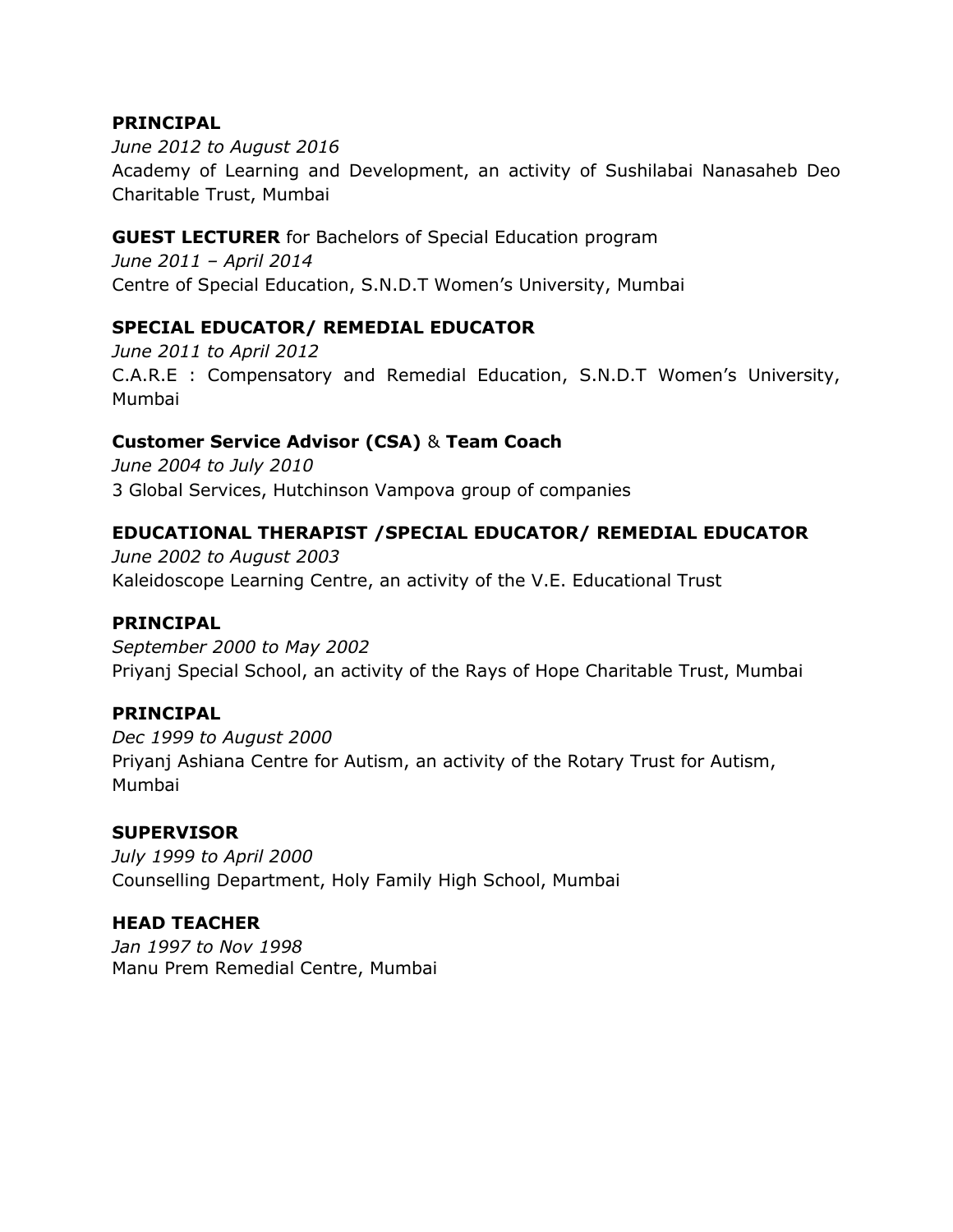# **EDUCATION**

| <b>Bachelors in Arts</b>      | 1994 | Sophia College for Women, Bombay           |
|-------------------------------|------|--------------------------------------------|
| (Sociology)                   |      | University, Mumbai, Maharashtra, India.    |
| <b>Bachelors in Education</b> | 1995 | S.N.D.T. Women's University, Mumbai,       |
| (Special Education)           |      | Maharashtra, India.                        |
| Masters in Education          | 1996 | S.N.D.T. Women's University, Mumbai,       |
| (Special Education)           |      | Maharashtra, India.                        |
| (Learning Disability)         |      |                                            |
| P. G. Diploma in Counseling   | 1999 | Xavier Institute of Counseling Psychology, |
| Psychology                    |      | Mumbai, Maharashtra, India.                |

# **PROFESSIONAL QUALIFICATIONS**

| Certified as a "Coach"                                                          | 2007 | Coaching clinic workshop organized internally<br>H3GS<br>part of the<br>leadership<br>as<br>in.<br>development program.                                                                                              |
|---------------------------------------------------------------------------------|------|----------------------------------------------------------------------------------------------------------------------------------------------------------------------------------------------------------------------|
| 'Skill Program for Inclusive<br>Resources and Inclusive<br>Teachers' (SP.IR.IT) | 2012 | Skill Enhancement program in inclusive<br>education jointly conducted by Remedial<br>Education<br>and<br>Centre<br>for<br>Holistic<br>Development (REACH) and Academy For<br><b>Global Education Services (AGES)</b> |
| Aquatic Therapy Module I -<br><b>Basics</b>                                     | 2013 | Course conducted by Dr. C. G. Prashanth MPT<br>(Neurological & Psychosomatic Disorders),<br>Assistant Professor, Aquatic Therapy<br>Consultant, SDM College of Physiotherapy,<br>Dharwad.                            |
| Play Therapy                                                                    | 2016 | Completed Level 1 Play Therapy Training                                                                                                                                                                              |
| Keyboarding Without Tears                                                       | 2016 | Certified in the methodologies and teaching<br>principles of Keyboarding Without Tears by<br>Handwriting Without Tears (HWT)                                                                                         |
| <b>Certified Sensory</b>                                                        |      |                                                                                                                                                                                                                      |
| <b>Enrichment therapist</b>                                                     | 2016 | Sensory Enrichment Therapy                                                                                                                                                                                           |
| Certified Jolly phonics                                                         |      |                                                                                                                                                                                                                      |
| Instructor                                                                      | 2017 | Jolly Phonics                                                                                                                                                                                                        |
| <b>Certified Practitioner</b>                                                   | 2018 | Arts Based Therapy                                                                                                                                                                                                   |
| Certified as an ITARD<br>Therapist - Crispiani Method                           | 2019 | Professional Training on Dyslexia and<br>Dyspraxia                                                                                                                                                                   |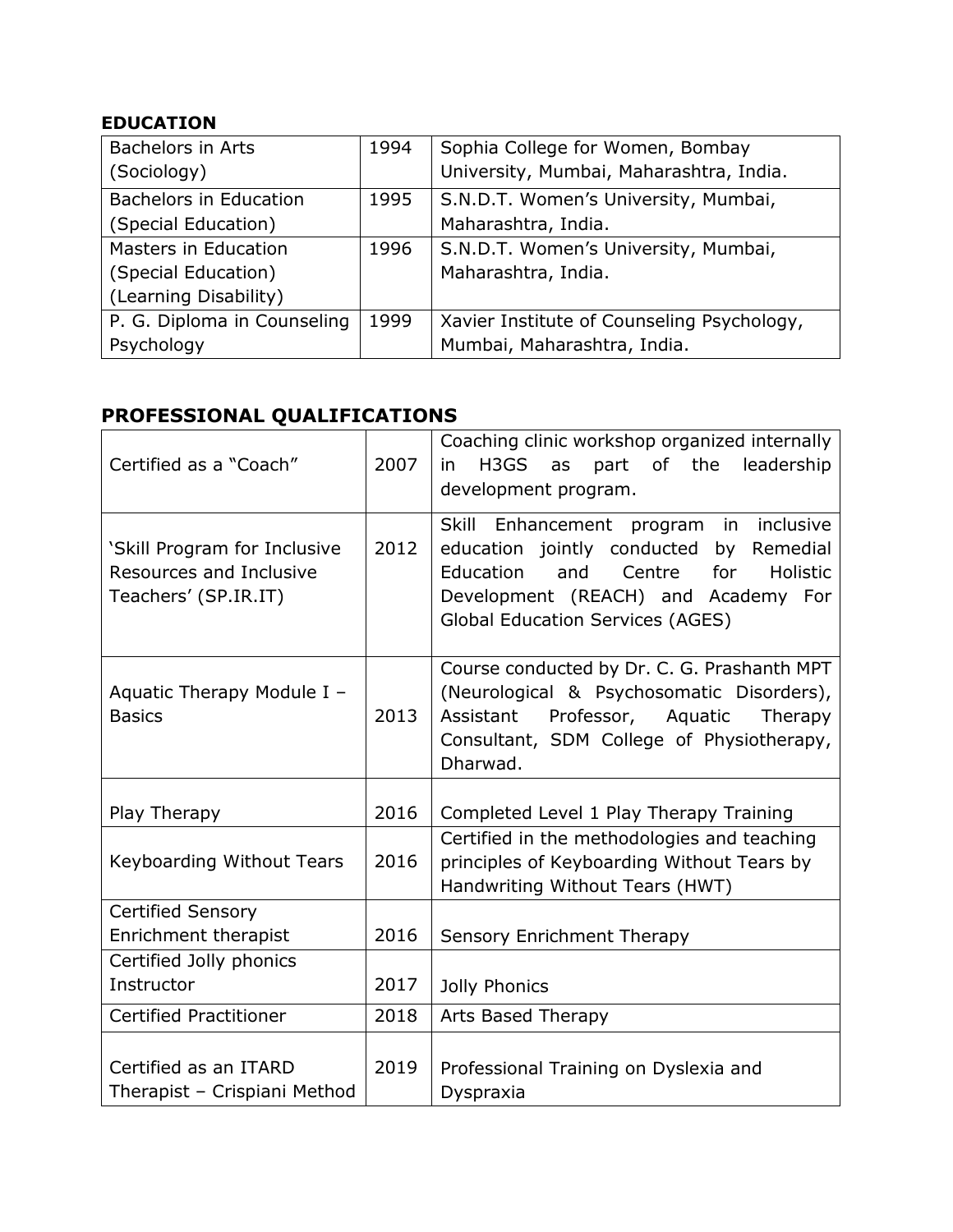# **Publications**

Abraham B & Ajani M (2019), Movement based programs as a support to enhance participation and performance of students in the inclusive classroom, January, Pub. S.R. Publishing House, ISBN 978-93-82884-99-6

Presented a paper titled 'Movement Based Programs as a Support to Enhance Participation and Performance of Students in the Inclusive Classroom' at the 1<sup>st</sup> International Conference on Education, held by Department of Special Education, S.N.D.T Women's University, Mumbai, Maharashtra.

Presented and published a paper titled 'Instructional Consultation: a model to support inclusion' at the UGC sponsored National Conference on Inclusion held by Centre for Special Education, S.N.D.T Women's University, Mumbai, Maharashtra.

# **Master's Dissertation Title:**

Development of a Tool to Test Perceptual Abilities in Children.

# **CONTINUOUS PROFESSIONAL EDUCATION**

Completed 24 hours seminar in Brain Gym 101 conducted by Brain Gym International, Educational Kinesiology Foundation in association with Hi5 CDC, Mumbai, Maharashtra, India.

Completed 6 hours workshop 'Hooking up from Head to Toe' – A Brain Gym and Childhood Development Education Program under instructor Minaz Ajani, Brain Gym Consultant held in Mumbai, Maharashtra, India.

Completed 32 contact hours of training in MNRI Neuro Tactile Integration conducted by the Diana Whiteside, Svetlana Masgutova Educational Institute in association with Hi5 CDC, Mumbai, Maharashtra, India.

Completed 15 hours instruction in muscle testing to improve postural balance and reduce physical and mental discomfort, under instructor Dr. Rashida Naraharasetti (Touch For Health School, International Kinesiology College) held in Mumbai, Maharashtra, India.

Completed 24 hours seminar in Brain Gym 101 conducted by Brain Gym International, Educational Kinesiology Foundation in association with Hi5 CDC, Mumbai, Maharashtra, India.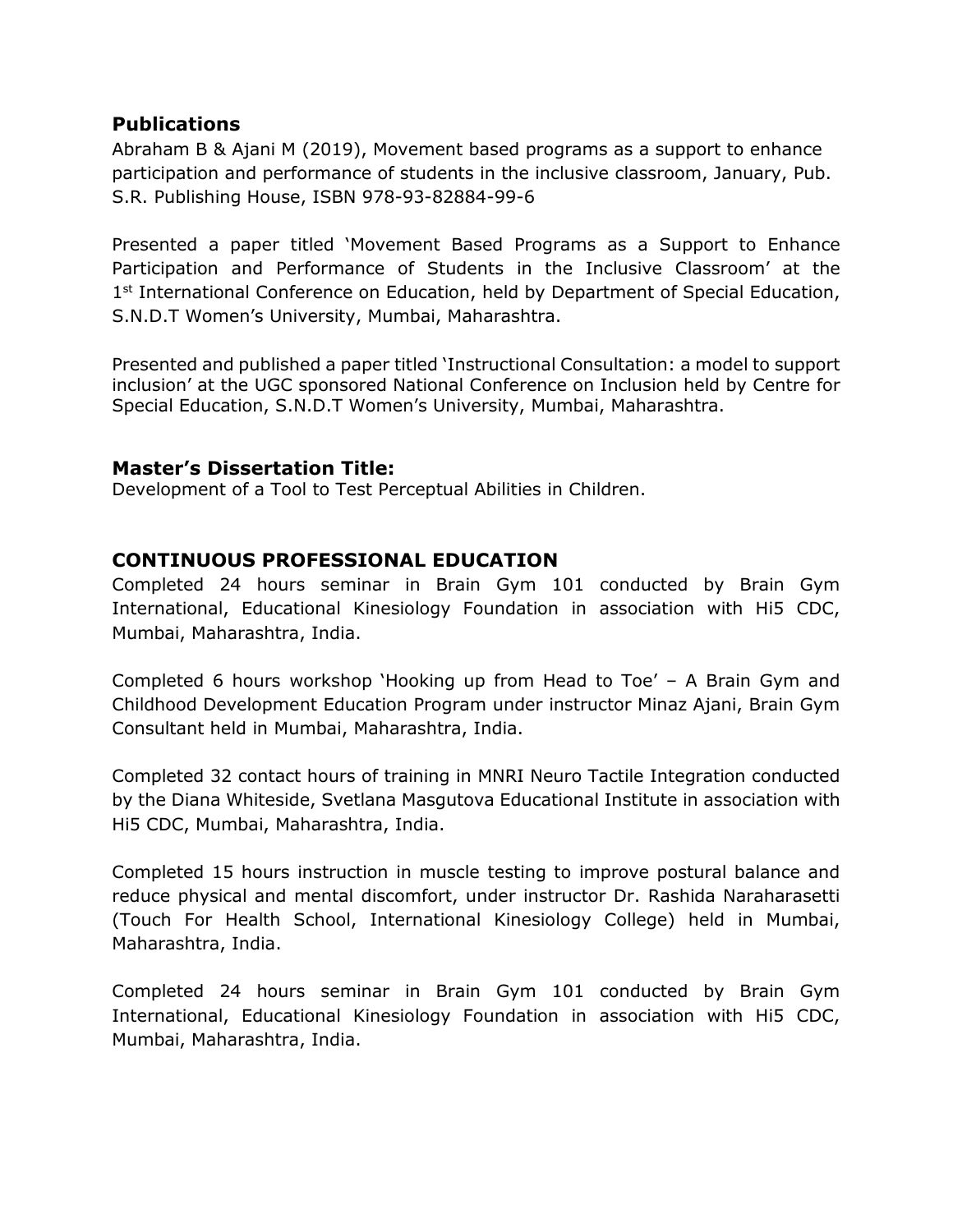Completed 32 contact hours of training in MNRI Dynamic and Postural Reflex Integration conducted by the Svetlana Masgutova Educational Institute in association with Hi5 CDC, Mumbai, Maharashtra, India.

Completed a CRE on "Phonetic Approach to Reading and Spelling" conducted by the Department of Special Education, S.N.D.T Women's University, Mumbai, Maharashtra, India.

Completed 'Special Reads for Special Needs' workshop by Natalie Hales held in Mumbai, Maharashtra, India.

Completed a Painting and Form-drawing workshop by Thomas Wildgruber, Germany, at Inodai Waldorf School, Mumbai, Maharashtra, India.

Completed the Waldorf (Rudolf Steiner) Education Seminar, a 2 week intensive workshop on Anthroposophy and Waldorf Education at Khandala, Maharashtra, India.

Completed 'MAKING SENSE OF SENSES 2012 - A deeper look into Sensory Processing Disorders' workshop by Paula Aquilla (Occupational Therapist) at FiVE India, Bangalore, India.

Assisted in a 3 month Behavior Modification program at the Department of Psychiatry, Christian Medical College in Vellore, Tamil Nadu.

Assisted in a 2 month physical rehabilitation program at the Institute of physical and rehabilitative medicine, Christian Medical College in Vellore, Tamil Nadu.

Completed a training workshop on 'Techniques for Developing Body Image and Relaxation' conducted by PACE in collaboration with the Forum for Autism Awareness in Bombay, Maharashtra, India.

Completed a two day professional training workshop on autism conducted by the Ashiana Centre for Autistic Children in association with the Rotary Trust for Autism, Maharashtra, India.

Completed a one day workshop on Behavior Management and Modification' conducted by Ms. Shirley Ovelil, Clinical Psychologist in Bombay, Maharashtra, India.

Completed a course in 'Psychological Assessment and Teaching' conducted by Dr. Gerald Hales in association with Maharashtra Dyslexia Association, Maharashtra, India.